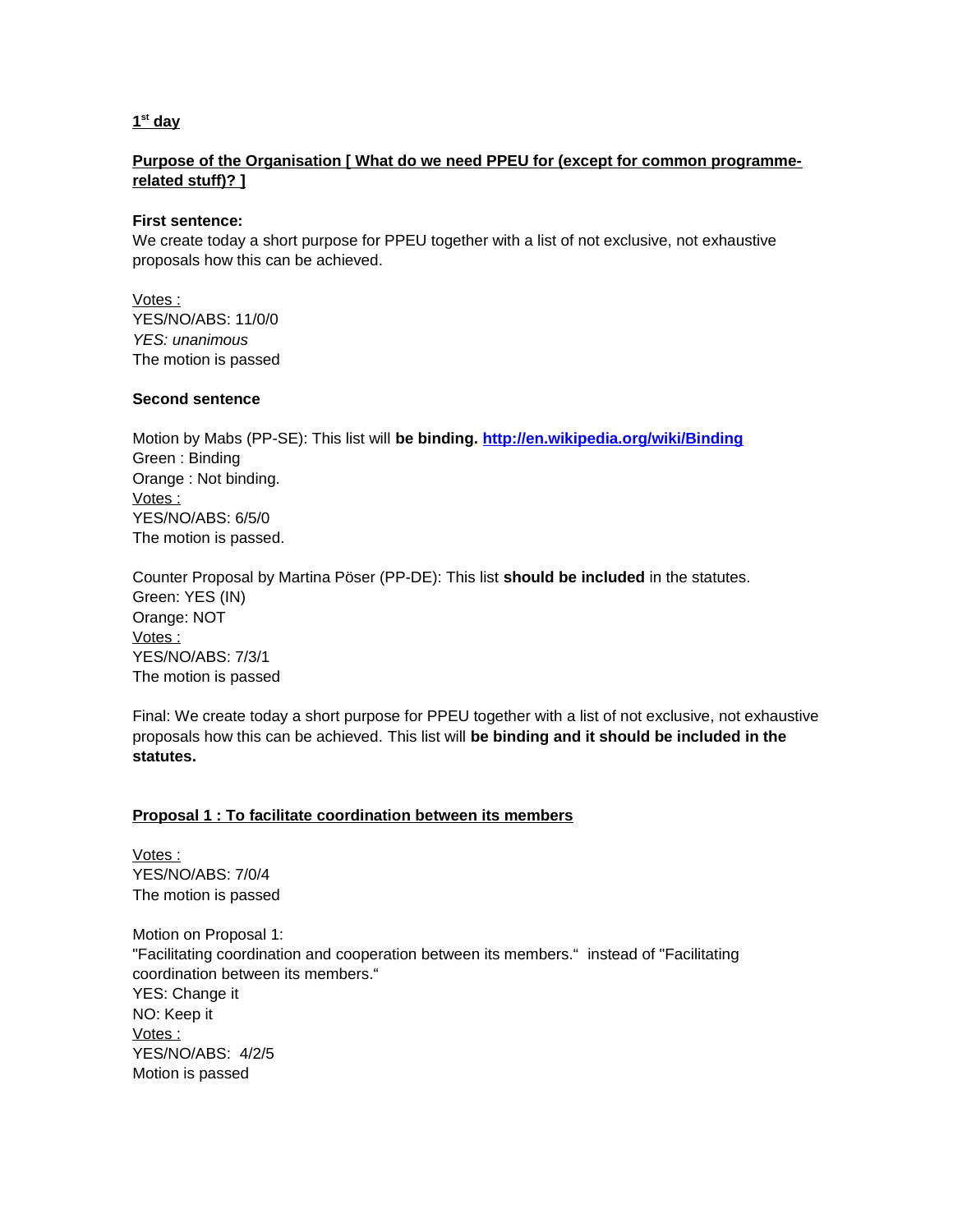# **Proposal 2 : To Assist** its members to promote the Pirate movement in Europe.

 Votes : YES/NO/ABS: 9/0/2 The motion is passed

# **Proposal 3 : Take as its principles the Pirate manifesto, as will be annexed to the statutes.**

Votes YES/NO/ABS: 8/0/3 The motion is passed

## **Proposal 4 : To function as a link between European Pirate Parties and Pirate MEPs**

Votes: YES/NO/ABS: 9/0/2 This motion is passed

Vote on Mab's proposal Encourage and support its members in organizing events focused on European topics

 Votes : YES/NO/ABS: 9/0/2 Motion passed

### **Finished purpose proposal:**

Purpose of the organisation is to represent the European Pirate movement towards the European institutions and to work in the interest of its members by, amongst other things:

- Facilitating coordination and cooperation between its members.
- Assisting its members to promote the Pirate movement in Europe.
- Taking as its principles the Pirate manifesto, as will be annexed to the statutes.
- Functioning as a link between European Pirate Parties and Pirate MEPs.
- Encouraging and support its members in organizing events focused on European topics

# **Proposal: Take this full finished purpose proposal to be ratified by each party.**

Votes YES/NO/ABS: 10/0/1 Motion passed

### **Final proposal :**

**At future conferences only allow parties that have validated this purpose to participate in the decision making regarding the creation of a PPEU**

 Votes : YES/NO/ABS 7 /0 /4 Motion passed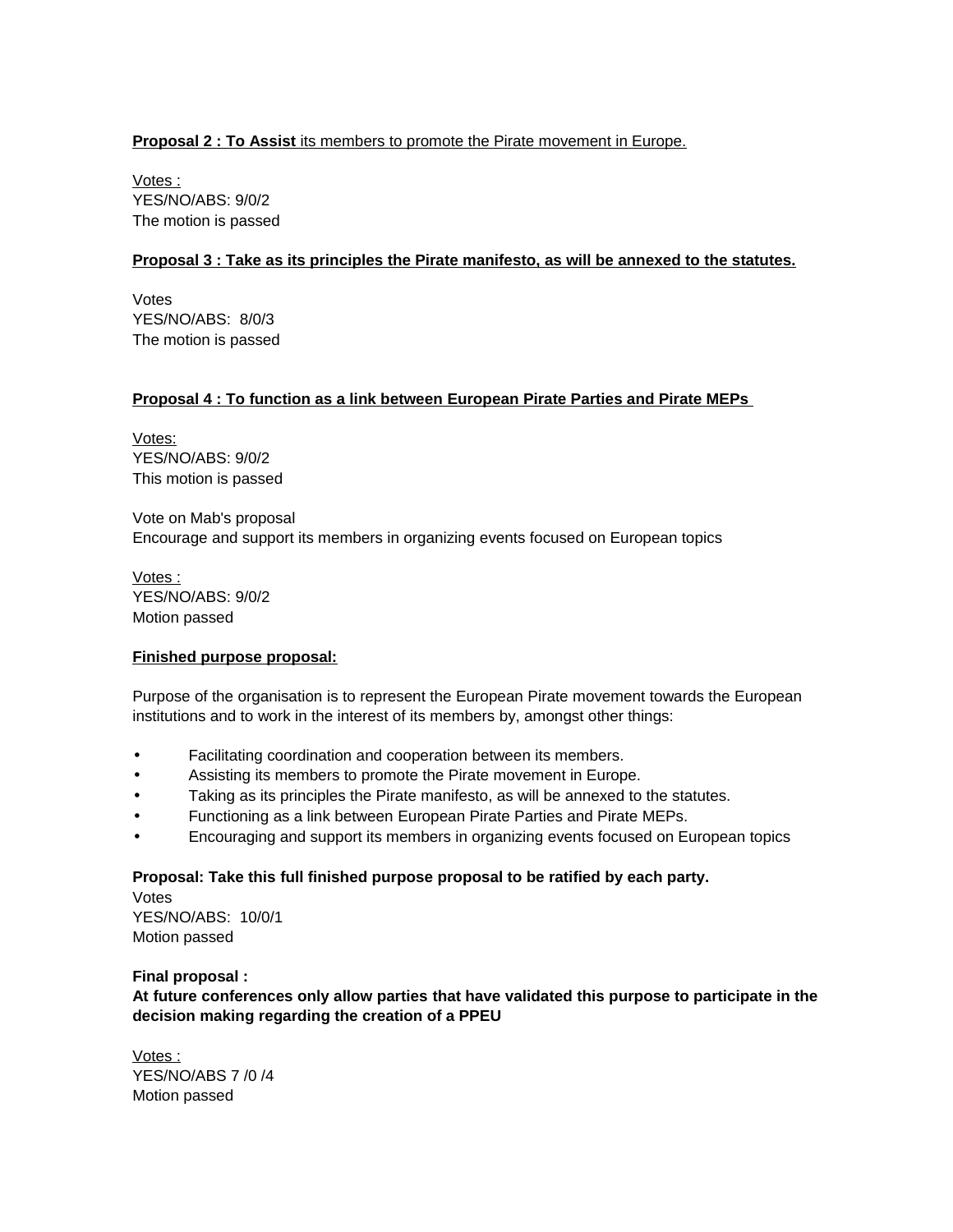# **D. PP-EU or PP-Europe?**

Keep the rules of who can be an ordinary member like it was decided in Barcelona.

Votes : YES / NO / ABS : 5 / 1 / 5 This motion is passed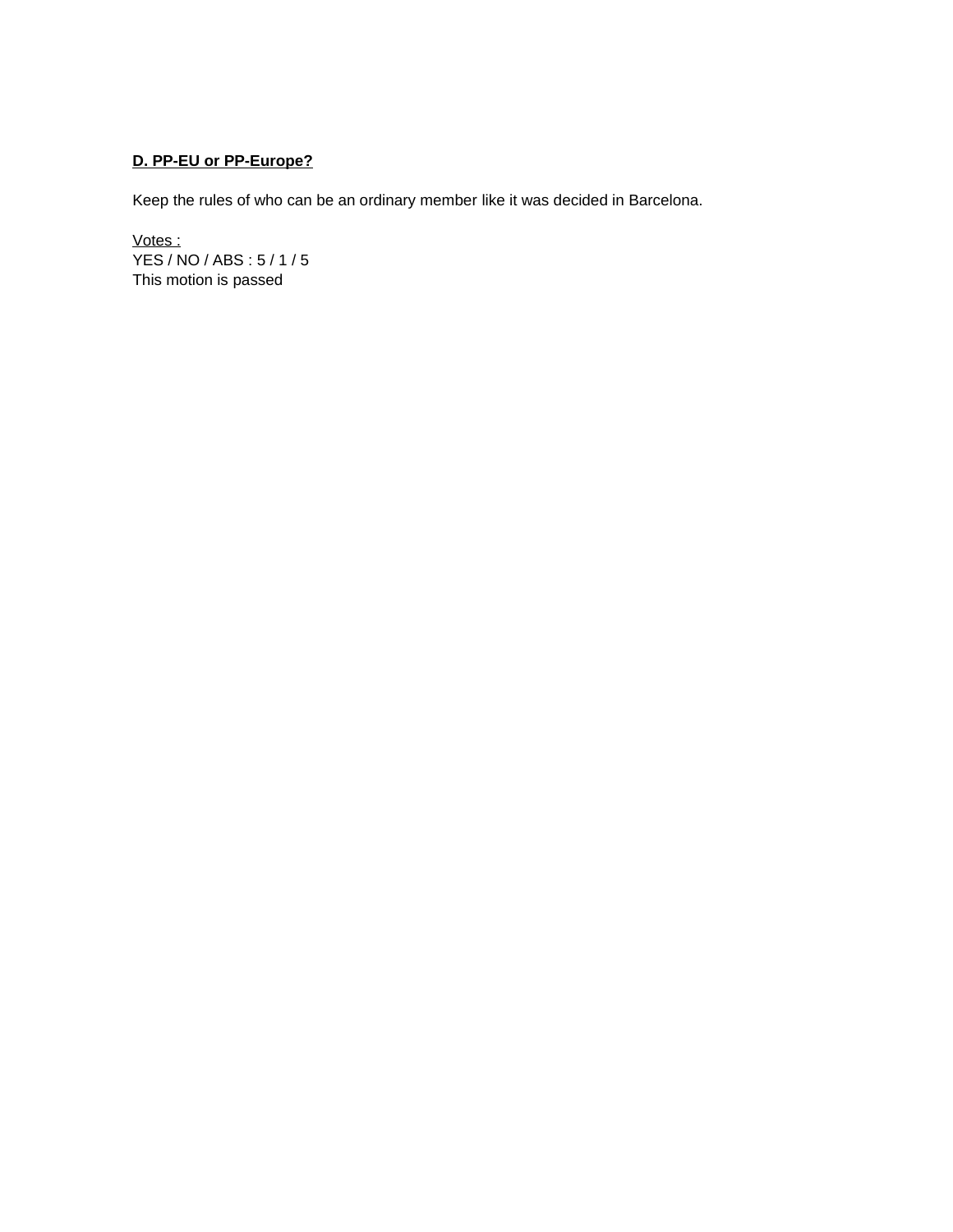Day 2 (10 Feb. 2013)

Procedural Motion to change the Agenda: The Chairman can change the agenda any time during the conference

Votes :

YES / NO / ABS : 7 / 0 / 1 This motion is passed

#### **How to Proceed**

When and where will be the next PPEU Statutes Conference? When and where will be other PPEU Conferences?

### **Statutes Conference**

Gregory offered from PP-UA to have the next conference in Kiev - There will be no official statutes conference in Kiev. Mab: Next conference should be by the end of July in Poland Muriel: The conference might be earlier, middle of july.

Suggested time 27-28 of July in Poland

### **Core Statutes Group**

Motion by Mab The members of the Core Statutes Group shall be picked by Martina and presented through the mailing list by the end of April

Votes : YES / NO / ABS : 8 / 0 / 1 This motion has passed

#### **MAB will present recent results from his negotiations with the EUD.**

This joint entity doesn't mean the PPEU would disappear, we can still work towards having a functional Pirate Party in Europe.

Timeline: This will be decided by their assembly. We need one elected person from Germany, Italy and the two MEP's

Everybody should collect their impressions and opinions from this alliance and send them to Mattias so he can study the objections that the parties might have. Deadline is two weeks from the Paris conference. The swedish party will have to make the decission whether to carry on with this agreement or not in April.

Martina adds a couple of important political events that are forthcoming